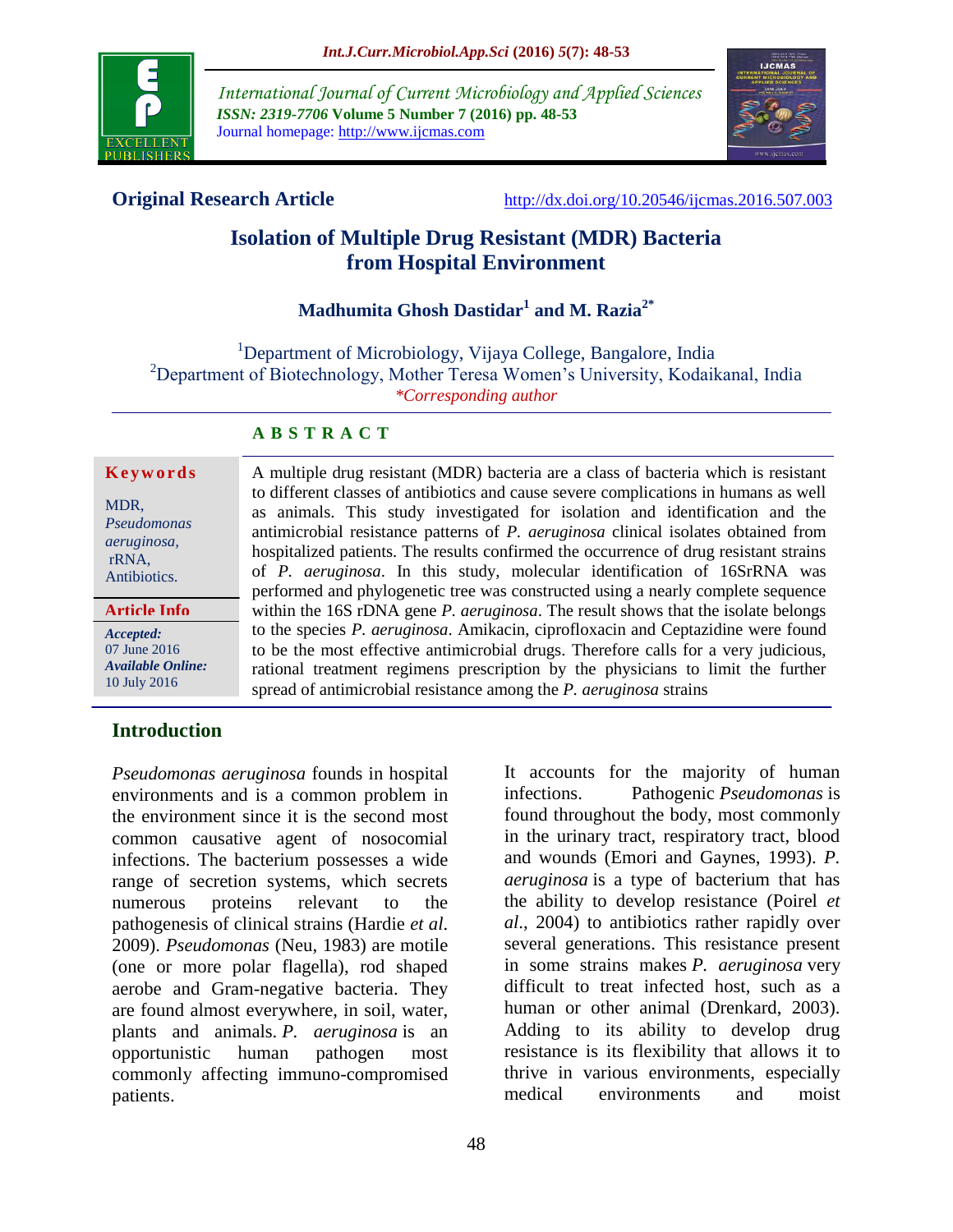environments containing water. It acquires resistance genes and specific mutations that enhance its survival in the presence of antibiotics. Its genome was sequenced completely in 2000 and was recorded as having 6.3 million base pairs. Such a notably large genome encodes many proteins contributing to its versatility in adaptation, virulence function, and antimicrobial resistance (Livermore, 2002). To avoid the problem of variable phenotype for identification to provide more accurate species genotypes identification method is required. However, the taxonomic complexity, doubtful phylogeny, and lack of genomic sequence data of the dozens of species within the broad genus *Pseudomonas* present an obstacle to genotypic identification. The size of a 16S rRNA gene is about 1,540 base pairs (bp).

In the past two decades, the rapid emergence of resistance to antimicrobial agents has been one of the most important clinical calamities. According to Fridkin *et al*. (1999) stated that the production of a variety of beta-lactamases, outer membrane permeability, and combinations of multiple mechanisms of resistance, the gram negative bacteria have acquired resistance to antibiotics such as extended-spectrum Cephalosporins, Monobactams, Carbapenems and beta-lactam-betalactamase inhibitor combinations. Survival study assessed in vitro susceptibility of commonly used antibiotics against clinical isolates of *P. aeruginosa* provides estimations of the rate of MDRPA infections (Karlowsky *et al*., 2003).

The MDR (Multiple Drug Resistance) bacteria (Cloete, 2003) were isolated from hospitals in Bangalore and through microbiological and biochemical analysis organism Pseudomonas was identified and isolated (Dotsch *et al*., 2009). In order to

study the multiple drug resistance, antibiotic discs containing 8 different classes of antibiotics was used. By paper disc plate method the antibiotic resistance was confirmed. The present study was to study the resistance pattern of *P. aeruginosa* treated with various antibiotics which was isolated from Government Hospital in Bangalore, India.

## **Materials and Methods**

### **Source**

Samples were collected for investigation Government Medical Hospital, a centrally located Bangalore, Karnataka. Specimens were collected from various purulent swabs, infected urine and blood, hospital beds, linen, other furniture surfaces etc. patients who were hospitalized for more than one week duration. The samples were investigated for bacterial identification. Only one isolate was considered and include in the study.

### **Isolation of Bacteria**

The samples were inoculated onto blood chocolate and MaCconkey agar plates. All plates were incubated both aerobically and anaerobically at 37°C overnight. Emergent colonies were identified according to standard bacteriological methods (Cheesbrough, 2006) and biochemical tests were carried out (Collee *et al*., 1996).

### **Identification of Isolates using 16srRNA**

Molecular phylogeny of bacteria was determined by amplifying genomic 16S rRNA region. Two primers specific to 16S rRNA region used in this study were 519F and 1385R in order to amplify approximately 850bp sequence of bacterial 16srRNA gene (Edward *et al*., 2004). The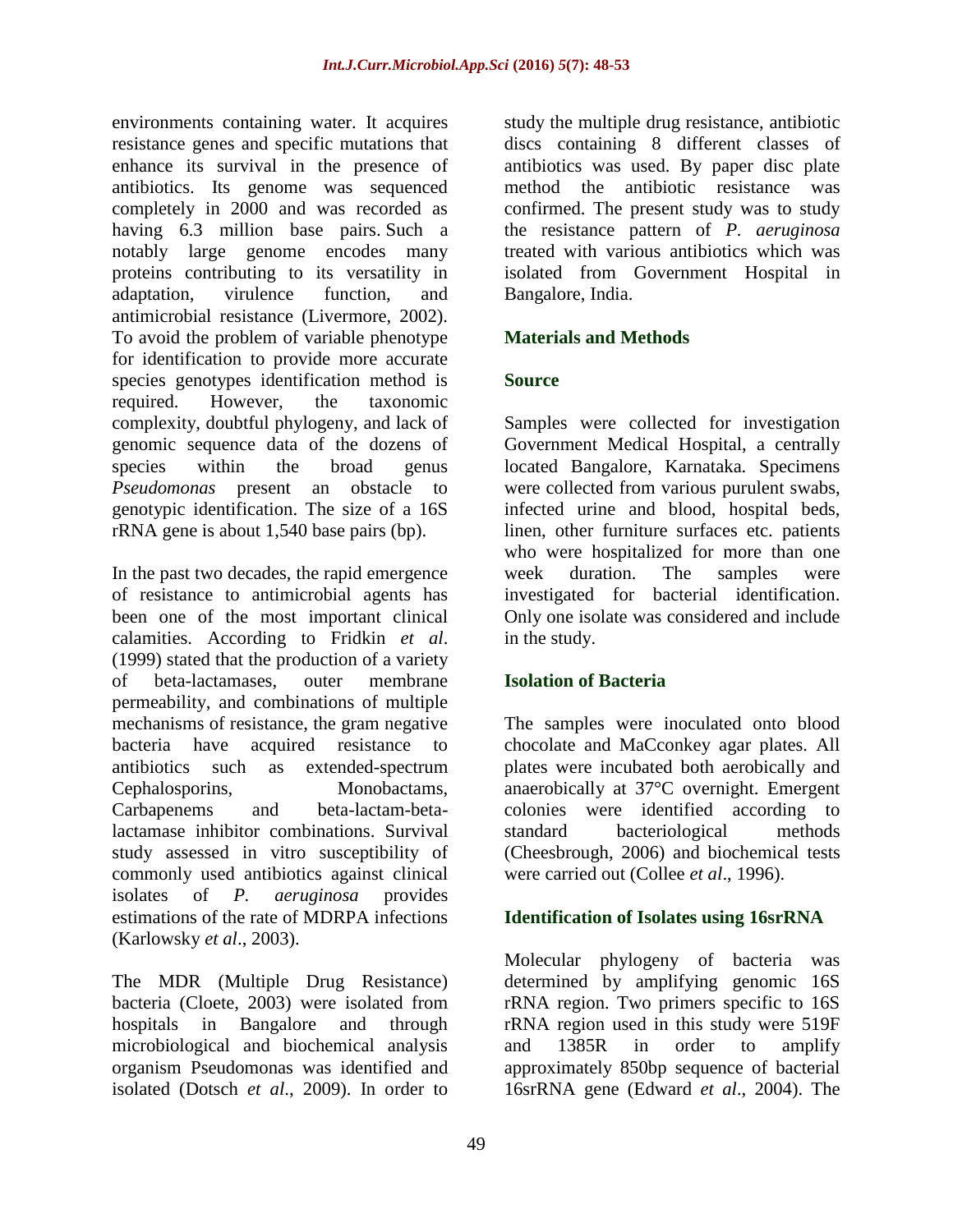DNA sequences were analyzed using BLASTn (nucleotide Basic Local Alignment Search Tool) facility of National Centre for Biotechnology Information (NCBI). The BLAST results were used to find out evolutionary relationship of bacteria. Altogether twenty sequences, including sample were used to generate phylogenetic tree. The tree was constructed by using MEGA 5 software (Saitou and Nei, 1987).

## **Determination of Antibiotic Sensitivity**

The test organism *P. aeruginosa* was taken with a sterile loop, suspended in sterile water. The turbidity of the suspension was adjusted to 0.5 McFarland's standard (1.5  $\times$  $10^8$  CFU/mL). It was then spread on the surface of Mueller-Hinton agar (MHA) plate using sterile cotton swab. A total of 19 antibiotics in the following concentrations Amikacin, Netilmycin, Cefadroxil, Sparfloxacin, Ceftriaxone, Ciprofloxacin, Gentamycin, Cefotaxine, Cefoperazone, Lomefloxacin, Ampicillin+Sulbactam, Ceptazidine, Ampicillin, Chloramphenicol, Bacitracin, Erythromycin, Gentamycin, Polymyxin-B, Tetracycline. A stock antibiotic solution of 100mg/100ml was prepared. A volume of 30µl of antibiotic was added to each well aseptically and the plate was incubated at 37°C for 24hrs. The zone of inhibition was measured and with reference to the standard table it was determined whether the bacteria was sensitive, intermediate and resistant (Bauer *et al*., 1966).

### **Results and Discussion**

### **Isolation and Identification of Bacteria**

Based on the morphological and biochemical characters it was identified as *Pseudomonas* species. Pseudomonas sp. was gram negative, which shows positive result on catalase and oxidase, Gelatin liquefaction,  $N_2$  Reduction test. Organism shows motile, the bacteria showed bluish pigmented colony due to pyocyanin and colonies appeared circular 1mm in diameter flat and soft in consistency in Cetrimide Agar. Urease, Indole, Methyl Red, Voges-Proskauer and citrate test revealed as negative. In Blood Agar, colonies show colourless zone due to beta hemolysis. In Mac Conkey agar plate, colonies appeared colourless indicated *Pseudomonas* sp. as nonlactose fermemter respectively. Hence to identify and confirm the Pseudomonas sp. at molecular level, 16S rRNA gene region was amplified and sequenced. Genomic DNA was extracted from Pseudomonas sp. by the standard method. PCR amplification of 16S rRNA gene region by using universal primer, the obtained PCR product resulted in 1451 bp. By using BLAST analysis, 98 sequences of NCBI data gave 99% similarity. Phylogenetic tree generated by NCBI tool proves that this organism genetically related with other organisms (Fig. 1). On the basis of the position of sequence of the given bacterial samples in the phylogenetic tree, the closest similarity for the sample labeled as *Pseudomonas* was found to be *Pseudomonas aeruginosa*.

### **Determination of Antibiotic Sensitivity**

The zone of inhibition was observed (Fig2) and measured. *P. aeruginosa* isolates showed maximum resistance pattern to Ampicillin, Chloramphenicol, Bacitracin, Erythromycin, Gentamycin, Tetracyclin, Polymyxin B and Ciprofloxacin and sensitive to amikacin, Ciprofloxacin, Ceptazidine and intermediate to Ceftriaxone, Gentamycin, Cefoperazone respectively. The resistance pattern of the *P. aeruginosa* to various antibiotics tested was shown (Table 1). The emergence of infectious diseases poses a serious threat to public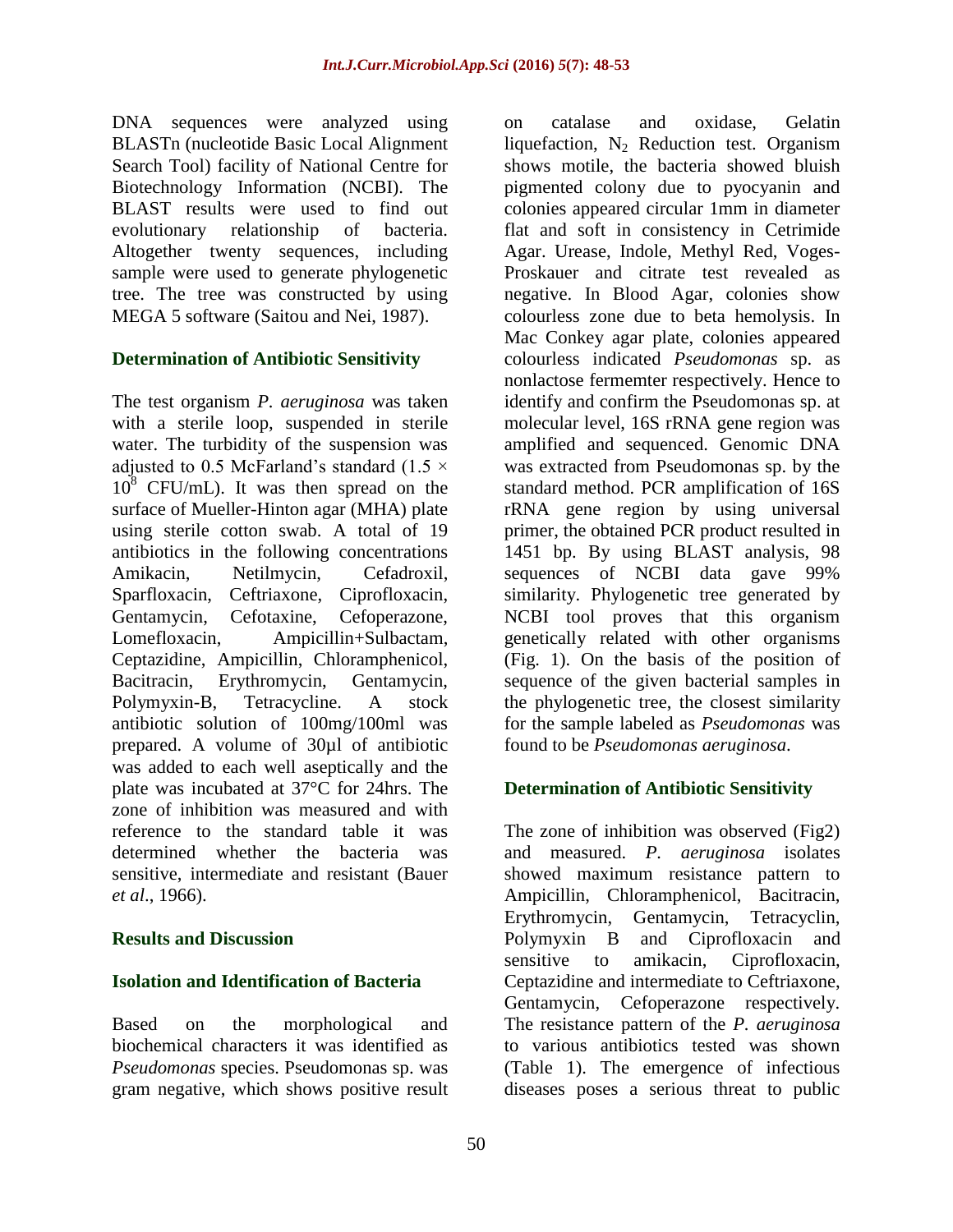health worldwide, and the increasing rate of the appearance of antibiotic –resistant strains in a short period of time both Gram positive and Gram-negative microorganisms is a major public health concern (Levinston and Jawetz, 2000).

| <b>Antibiotics</b>   | Zone of inhibition(mm) | S/I/R       | Strength(mcg)     |
|----------------------|------------------------|-------------|-------------------|
| Amikacin             | 17                     | S           | 30 <sub>mcg</sub> |
| Netilmycin           | 12                     | $\mathbf R$ | 30mcg             |
| Cefadroxil           | $\overline{0}$         | $\mathbf R$ | 30mcg             |
| Sparfloxacin         | 12                     | $\mathbf R$ | $5 \text{mcg}$    |
| Ceftriaxone          | 17                     | I           | 30 <sub>mcg</sub> |
| Ciprofloxacin        | 25                     | S           | 5 <sub>mcg</sub>  |
| Gentamycin           | 14                     | I           | 10 <sub>mcg</sub> |
| Cefotaxine           | $\theta$               | $\mathbf R$ | 30 <sub>mcg</sub> |
| Cefoperazone         | 20                     | I           | 75mcg             |
| Lomefloxacin         | 16                     | $\mathbf R$ | 5 <sub>mcg</sub>  |
| Ampicillin+Sulbactam | $\theta$               | $\mathbf R$ | 25mg              |
| Ceptazidine          | 18                     | S           | 20mcg             |
| Ampicillin           | 6                      | $\mathbf R$ | 10                |
| Chloramphenicol      | 4                      | $\mathbf R$ | 30                |
| Bacitracin           | $\overline{0}$         | $\mathbf R$ | 30                |
| Erythromycin         | $\overline{0}$         | $\mathbf R$ | 15                |
| Gentamycin           | $\overline{2}$         | $\mathbf R$ | 10                |
| Polymyxin-B          | $\overline{7}$         | $\mathbf R$ | 300 Units         |
| Tetracycline         | 8                      | $\mathbf R$ | 30                |

## **Table.1** Determination of Zone of Inhibition of *P. aeruginosa* against antibiotics

**Fig.1** Phylogenetic tree for *Pseudomonas aeruginosa* using partial 16S rRNA gene sequence

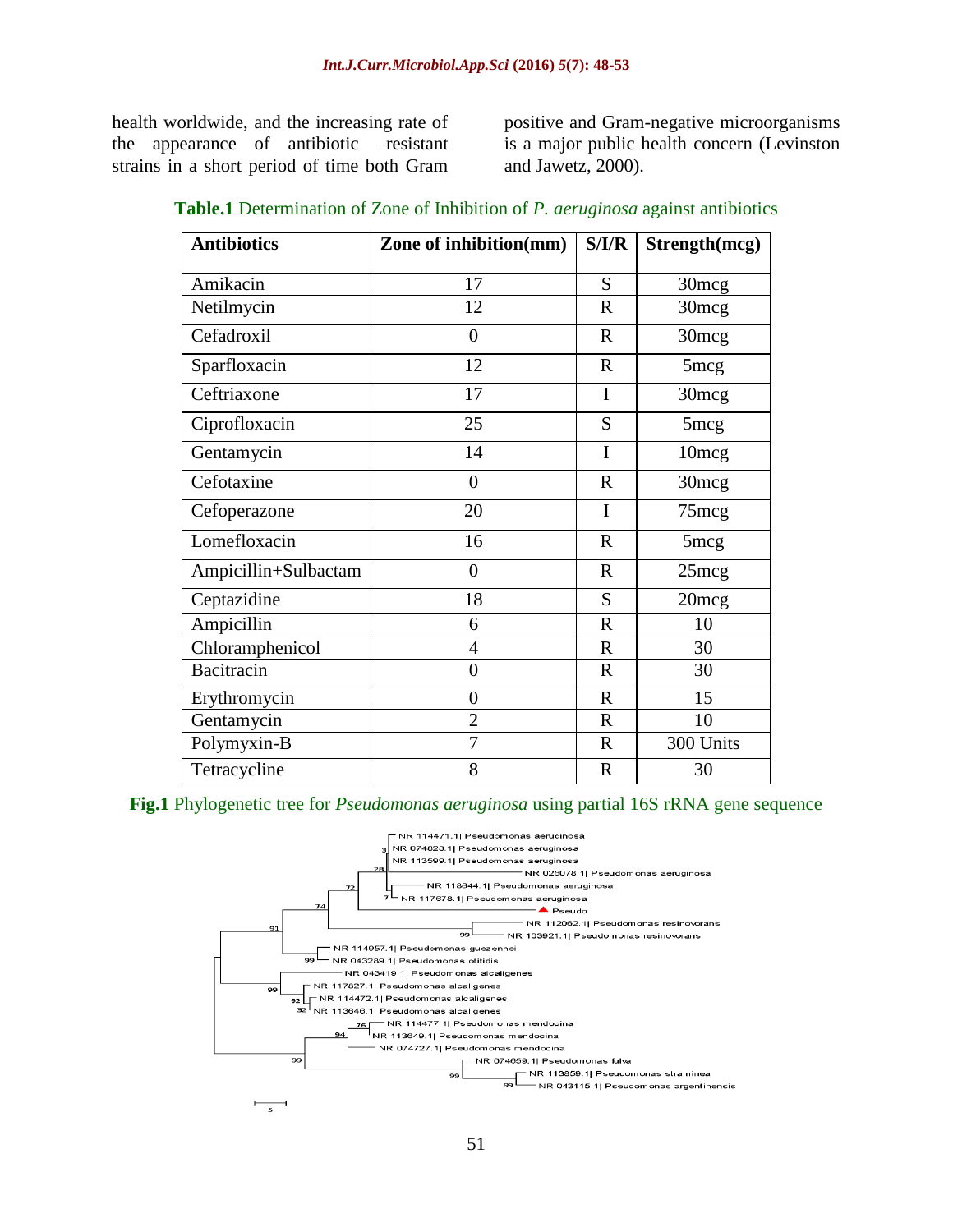#### *Int.J.Curr.Microbiol.App.Sci* **(2016)** *5***(7): 48-53**



#### **Fig.2** Antibiotic sensitivity test of *P. aeruginosa*

Treatment of infectious diseases becomes more challenging with each passing year. This is especially true for infections caused by the opportunistic pathogen *P. aeruginosa*, with its ability to rapidly develop resistance to multiple classes of antibiotics (Aloush *et al*., 2006). The ability of *P. aeruginosa* to survive on minimal nutritional requirements and to tolerate a variety of physical conditions has allowed this organism to persist in both community and hospital settings. *P. aeruginosa* presents a serious therapeutic challenge for treatment of both community-acquired and nosocomial infections, and selection of the appropriate antibiotic to initiate therapy is essential to optimizing the clinical outcome. Unfortunately, selection of the most appropriate antibiotic is complicated by the ability of *P. aeruginosa* to develop resistance to multiple classes of antibacterial agents, even during the course of treating an infection (Dimatatac, 2006). A more accepted approach is to treat serious *P. aeruginosa* infections with a combination of antibacterial agents. Although synergistic interactions are an important aspect for some drug combinations, the primary focus of combination therapy against *P. aeruginosa* is preventing the emergence of resistance.

In conclusion, this study illustrated that the *Pseudomonas aeruginosa* strain which was obtained from hospital environment were resistant to various antibiotics. The high rate

of antibiotic resistance among *P. aeruginosa* strains is very alarming and can be responsible for serious infections. So identification of more such strains and taking efforts to reduce the rate of transfer between different strains are important goal for treatment of *P. aeruginosa* infections in future.

#### **References**

- Aloush, V., Navon-Venezia, S., Seigman-Igra, Y., S. Cabili, Carmeli, Y. 2006. Multidrug-resistant*Pseudomonas aeruginosa*: risk factors and clinical impact. *Antimicrob. Agents Chemother.,*  50: 43-48.
- Bauer, A.W., Kirby, W.M., J.C. Sherris and Turck, M. 1966. "Antibiotic susceptibility testing by a standardized single disk method," *American J. Clin. Pathol.,* 45: 493–496.
- Cheesbrough, M. 2006. District laboratory practice in tropical countries, part 2. Cambridge University Press, Cambridge, UK, London, 137-150.
- Cloete, T.E. 2003. "Resistance mechanisms of bacteria to antimicrobial compounds," *Int. Biodeterioration and Biodegradation,* 51: 277–282.
- Collee, J.G., R.S. Miles and Watt, B. 1996. Tests for identification of bacteria. In: Collee JG, Duguid JP, Fraser AG, Marmion BP, eds. Mackie and MacCartney Practical Medical Microbiology. 14th ed. New York: